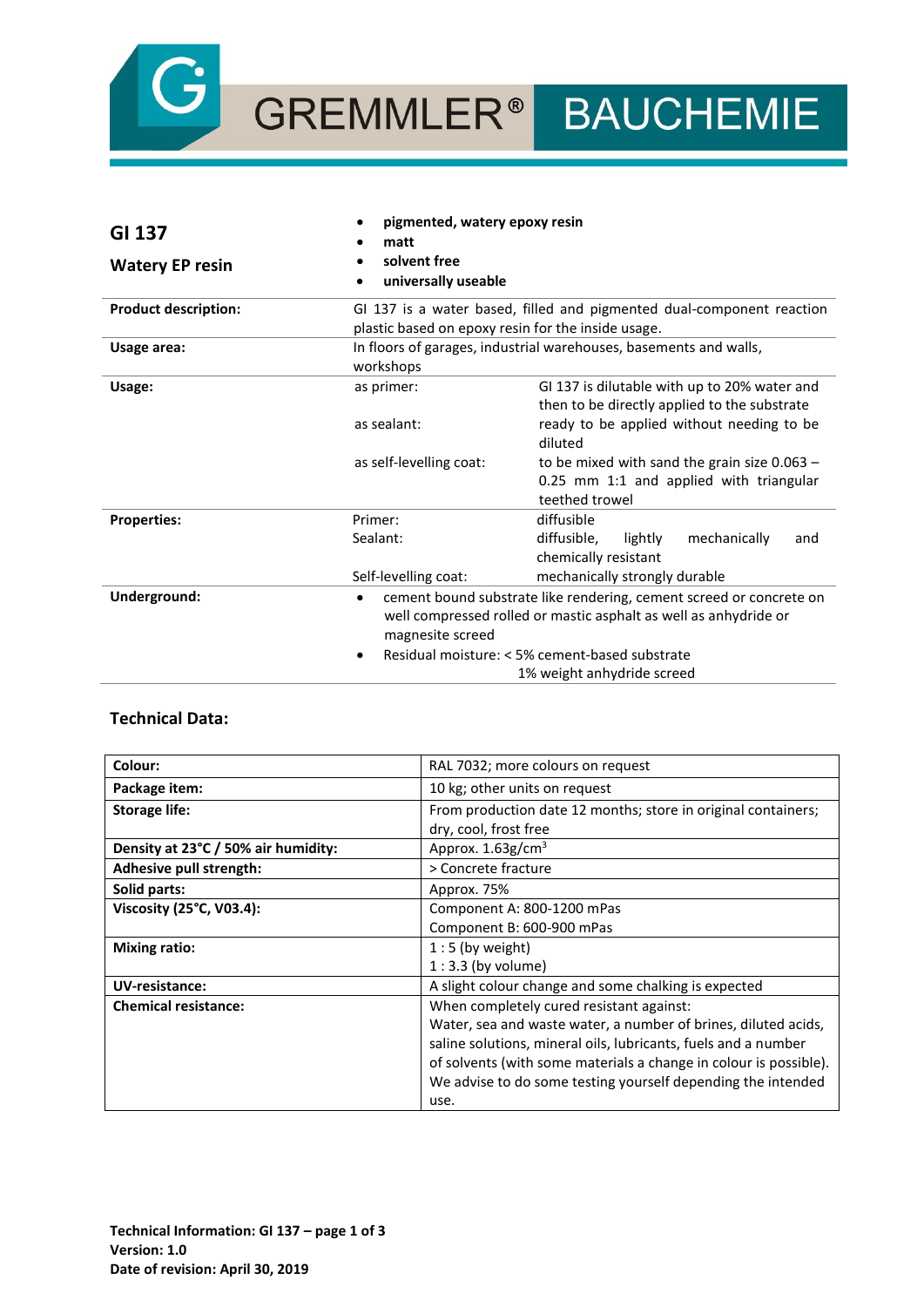# **Processing data:**

| <b>Material usage:</b>                     |                                                                 |
|--------------------------------------------|-----------------------------------------------------------------|
| As sealant:                                | 200-300 $g/m^2$ per layer                                       |
|                                            | 400-600 $\rm g/m^2$ per double layer                            |
| As primer:                                 | 150-200 g/m <sup>2</sup>                                        |
| As self-levelling coat:                    | 1.8-3 kg/m <sup>2</sup>                                         |
|                                            | These values are dependent on how the product is processed      |
|                                            | and on the substrate. The values are therefore only for a rough |
|                                            | estimate.                                                       |
| Processing time (50 % air humidity):       | $15 - 25$ minutes (30 °C)                                       |
|                                            | $35 - 45$ minutes (20 °C)                                       |
|                                            | 70 – 90 minutes (10 °C)                                         |
|                                            | End of pot life is visible                                      |
| Revision time: (50% air humidity):         | Min. 6-8 hours, max. 12 hours at 30°C                           |
|                                            | Min. 12-16 hours, max. 24 hours at 20°C                         |
|                                            | Min. 24-36 hours, max. 48 hours at 10°C                         |
| Curing time (complete mechanical stress at | 3 Tage (30 °C)                                                  |
| 50 % air humidity):                        | 7 Tage (20 °C)                                                  |
|                                            | 10 Tage (10 °C)                                                 |
| <b>Processing temperature:</b>             | $10 - 30 °C$                                                    |

# **Application:**

| Preparation of the substrate:            | Substrate needs to be dry, clean, rough, stable and free of separating<br>$\bullet$<br>substances like oil, fats etc.<br>Has to be sanded or shot-blasted (except cement bound substrate).<br>$\bullet$<br>Depending on the preparation work, the surface may be rough in<br>some places which will influence the consumption.                                                                                                                                                                                                                                                                                                                                       |
|------------------------------------------|----------------------------------------------------------------------------------------------------------------------------------------------------------------------------------------------------------------------------------------------------------------------------------------------------------------------------------------------------------------------------------------------------------------------------------------------------------------------------------------------------------------------------------------------------------------------------------------------------------------------------------------------------------------------|
| Tools:                                   | Short or medium piled roller, paints grids, tooth rake and spiked roller.<br>$\bullet$<br>Tools to be cleaned with water, not with solvents!<br>٠                                                                                                                                                                                                                                                                                                                                                                                                                                                                                                                    |
| Mixing:                                  | Let the resin component completely flow into hardener compound.<br>$\bullet$<br>Mix intensively with slow turning mixer (we advise a double-stirrer<br>$\bullet$<br>with the stirring units turning the opposite direction to each other).<br>Fill into another vessel and, if necessary, dilute with water and mix<br>$\bullet$<br>again.<br>Before applying to the substrate make sure to have an even and<br>$\bullet$<br>smear-free mixture.                                                                                                                                                                                                                     |
| <b>Application:</b><br>Sealant + primer: | Evenly spread with short or medium piled roller on wall with the<br>$\bullet$<br>usage of a paint grid in a cross shaped pattern.<br>On large surfaces it is important to avoid a long gap between the<br>$\bullet$<br>applying of different sections of the same layer, otherwise a<br>difference in colour or texture may be seen.<br>Within the revision time the sealant can be applied directly onto the<br>$\bullet$<br>primer.<br>If the revision time has been exceeded the primer has to be prepared<br>$\bullet$<br>with fire-dried quartz sand (anti-skid coat) in a fresh condition or<br>when fully cured to be casted and prepared for further layers. |
| Self-levelling coat:                     | Product to be poured over desired area and evenly spread across the<br>٠<br>whole surface with a triangular teethed trowel.                                                                                                                                                                                                                                                                                                                                                                                                                                                                                                                                          |